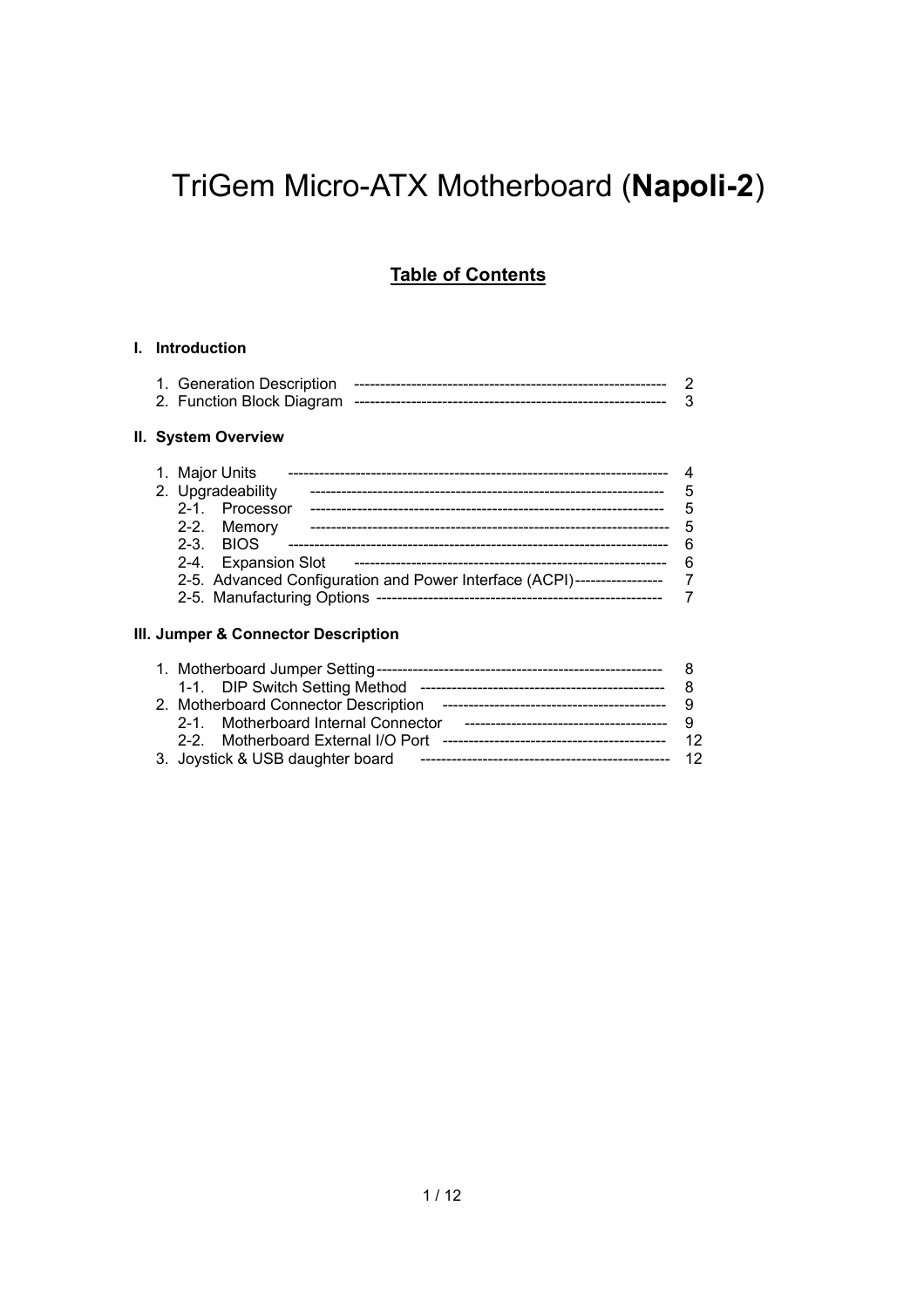# **I. Introduction**

The *Napoli-2* Micro ATX motherboard offers a time to market consumer and corporate desktop solution featuring the Pentium-II,III(R) processor with 66/100MHz front side bus and the Intel 443BX(or ZX) sets in a Micro ATX low profile motherboards

The Napoli-2 motherboard was designed to be highly minimized system cost. In this effort a smaller form factor, Micro-ATX, gives the greater space economy and more affordable systems. Integrating AGP graphics controller and SDRAM, as well as PCI audio solution onto the motherboard eliminates the need for more expensive graphic and audio add-in cards. The end result is a system platform with a primary component level of integration with translates into affordable solution for entry level users.

# **1. General description**

- T Motherboard
	- Small PCB size in the Micro ATX form factor (ATX V1.2 form factor)
	- 227mm \* 240mm \* 1.6t (4 Layers)
- **Q** Processor
	- Single Slot 1 Connector
	- Intel Pentium-II processor 233/266/300/333MHz & Pentium-III 300/366/400/450/500/550MHz
	- Single edge contact cartridge design include a dedicated 512KB L2 cache
- T Main Chipset
	- AGPsets PCI/AGP Controller : Intel 440ZX(82443ZX) or 440BX(82443BX) AGP Set
	- PCI bus mastering controller, and Power management interface : PIIX4e(82371EB)
	- Audio : Crystal CS4280 + CS4297
	- Super I/O : ITE 8673 or 8693
	- DC-DC Converter : SC1164CS
	- Clock : ICS 9148-26 (60/66/75/83/90/100MHz host clock support)
- **Q** Memory Configuration
	- System Memory
		- Two banks of 3.3V EDO/SDRAM (168pin unbuffered DIMM) with max 256MB
		- EDO/SDRAM operation in 66MHz front side bus and 100MHz SDRAM with 100MHz FSB.
	- Flash Memory : Programmable 2MB Flash memory
- D I/O Feature
	- Integrated standard I/O functions in the rear side
		- One multi-mode parallel port
		- One FIFO serial ports and optional port by header type
		- PS/2 styles keyboard and mouse port
		- One USB port
		- Three audio jack for Line input, Speaker output and MIC input
	- Integrated standard I/O functions in the front side
		- One Joystick port
		- One USB port
- T Audio Subsystem
	- PCI Version 2.1 Bus Master
	- PC'97 and PC'98 Compliance(and compliance with preliminary PC'99)
	- Enhanced Stereo full duplex operation
	- Advanced MPC3-compatible input and output mixer
	- Joystick port and MPU-401 compatible MIDI interface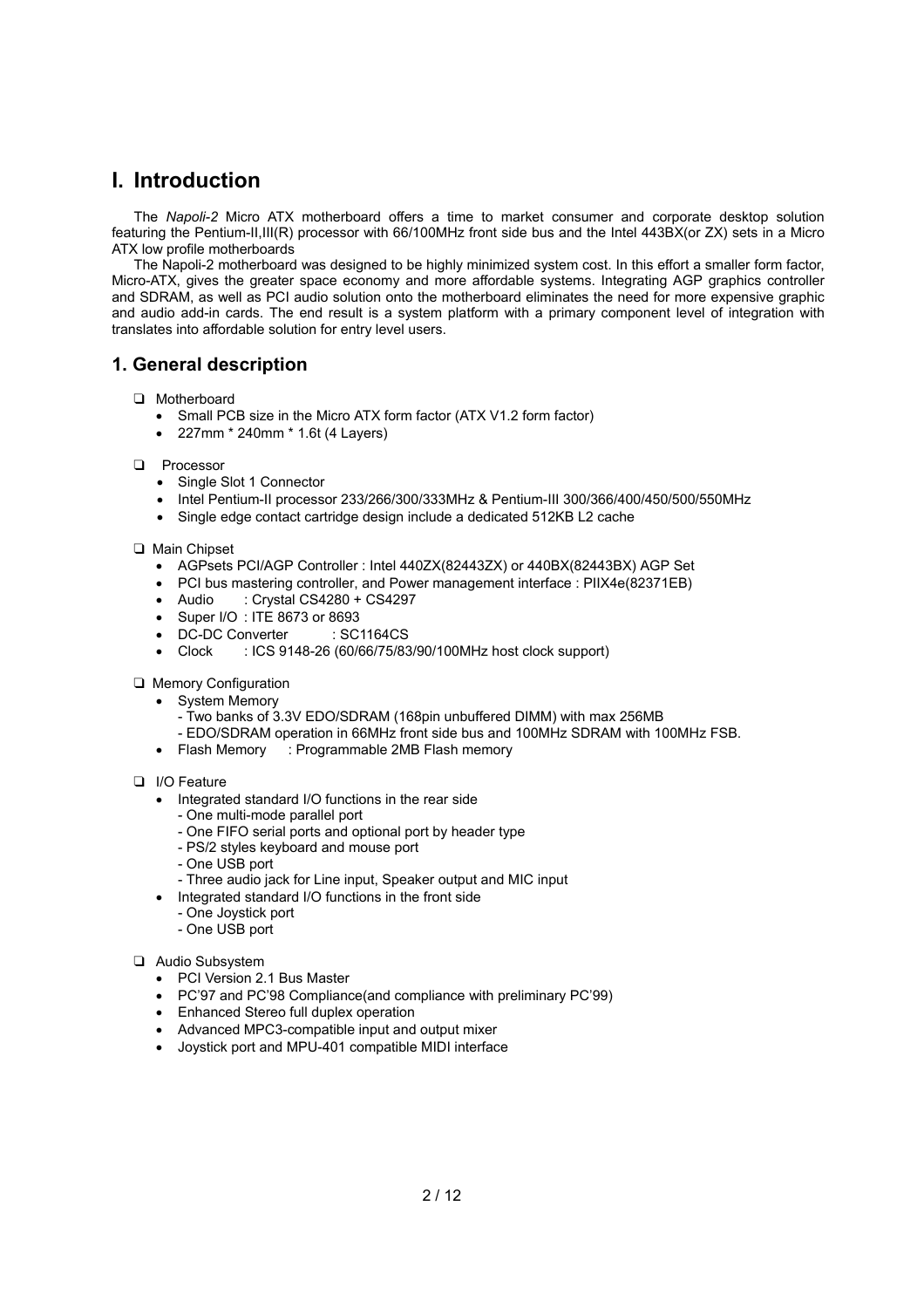# **2. Function Block Diagram**

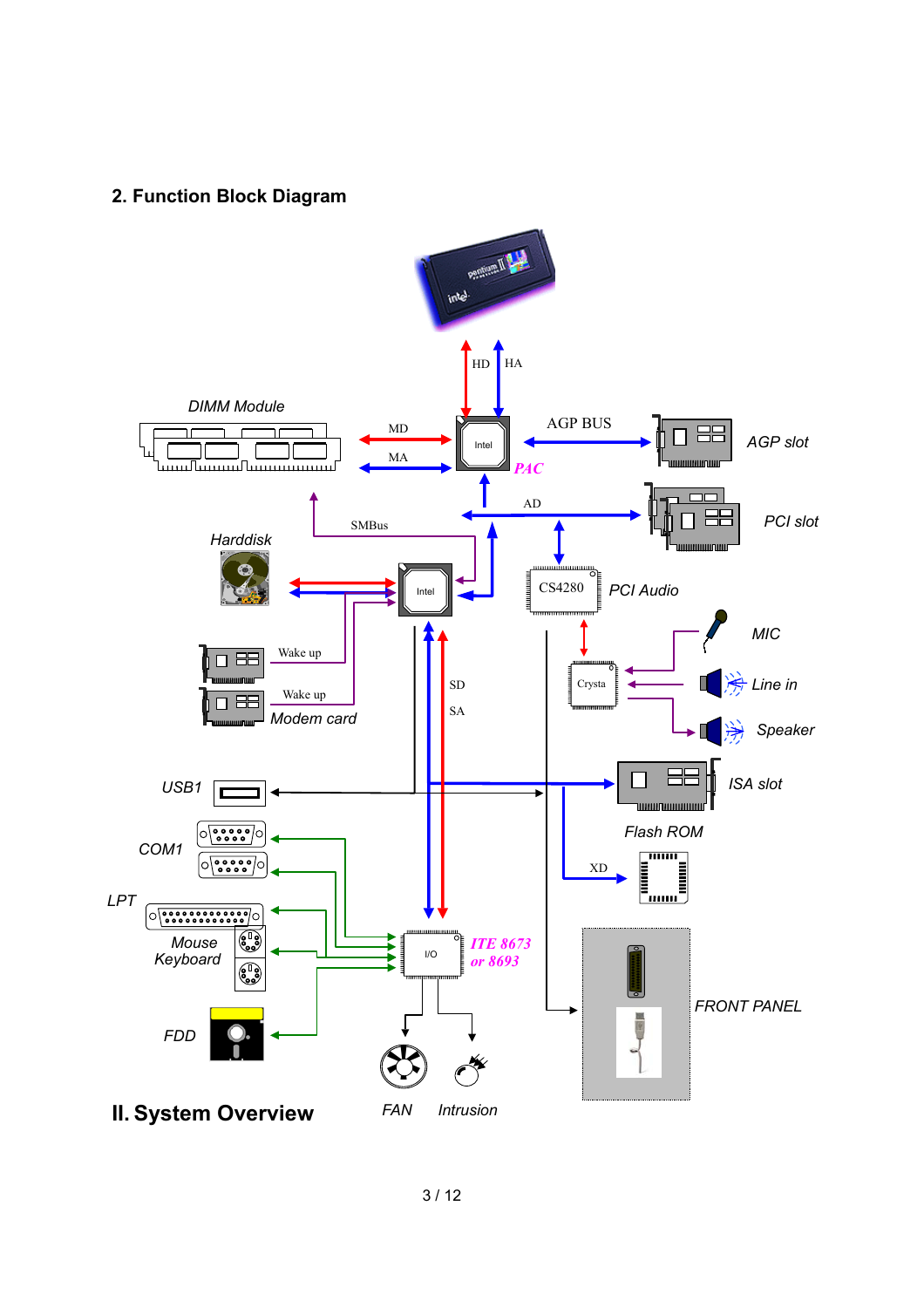# **1. Major Units**

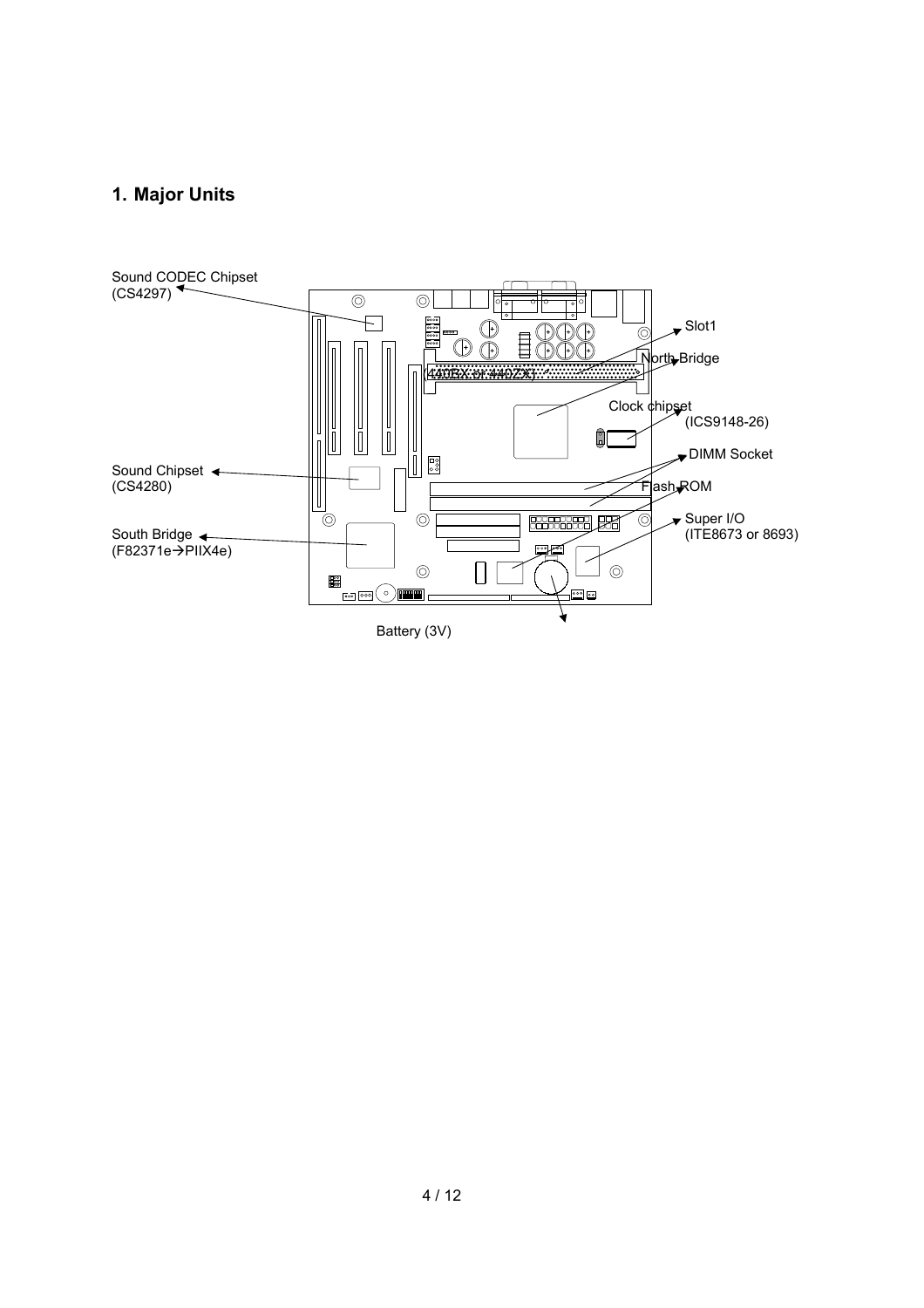# **2. Upgradeability**

This section describes the major specification of user upgrade parts. CPU, Memory, and extension slot will provide a user to upgrade the overall performance by adding or changing these parts with other higher.

- T CPU : Pentium II processor 233/266/300/333/366MHz and Pentium III processor 350/400/450/500/550MHz
- T Memory : EDO, SDRAM Modules (2bank, 16MB-256MB)
- T Expansion slot : Three master PCI and One ISA slot One shared, One AGP slot

#### **2-1. Processor**

This motherboard supports a single Pentium II processor or Pentium III processor. The processor's VID pins automatically program the voltage regulator, which is on the motherboard for the required processor voltage. The motherboard supports processors that run internally at 300/333/300/350/400/450/500/550MHz, and have a 512Kb second level cache.

- D Packing
- □ Expansion slot : Three master PCI and One ISA slot One shared, One AGP slot

### **2-2. Memory**

The motherboard has two, dual inline memory module (DIMM), minimum 16MB to maximum 256MB memory size. The BIOS can automatically detect the memory type, size, and speed through SMBUS interface between the core chipset and DIMM module.

The motherboard supports the following memory features

• 3.3V and unbuffered168-pin DIMM



- 66MHz and 100MHz unbuffered SDRAM, and also EDO DRAM
- Non-ECC memory and ECC memory support
- Single or double-sided DIMM with the following types

| DIMM size    | Non-ECC memory | ECC memory     |
|--------------|----------------|----------------|
| 16MB         | 2Mbit * 64bit  | 2Mbit * 72bit  |
| 32MB         | 4Mbit * 64bit  | 4Mbit * 72bit  |
| 64MB         | 8Mbit * 64bit  | 8Mbit * 72bit  |
| <b>128MB</b> | 16Mbit * 64bit | 16Mbit * 72bit |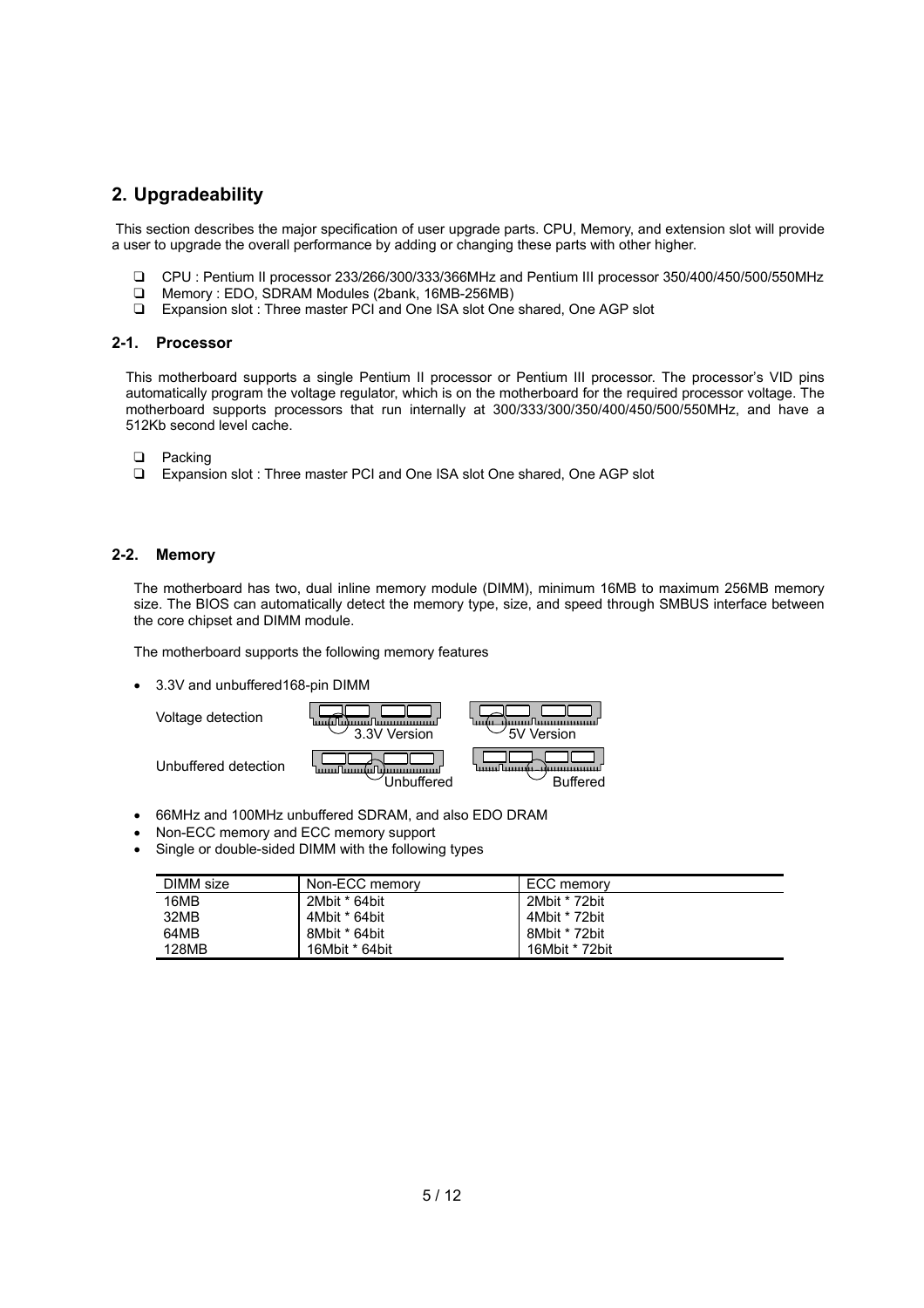### **2-3 BIOS**

The motherboard uses a TriGem-AMI BIOS, which is stored in flash memory and can be upgraded using a diskbased program. A new version of the BIOS can be upgraded from a diskette using the Flash Memory Update utility.

 $\Box$  Flash memory organization

| Address (Hex)       | Size  | Functional description       |
|---------------------|-------|------------------------------|
| FFFF0000 - FFFFFFFF | 64KB  | Boot block                   |
| FFFA0000 - FFFEFFFF | 256KB | Main BIOS block              |
| FF9F0000 - FFF9FFFF | 8KB   | Used by BIOS (Event logging) |
| FFF9E000 - FFF9EFFF | 8KB   | OEM logo or can flash area   |
| FFF9C000 - FFF9DFFF | 16KB  | DMI configuration data, PnP, |
| FFF90000 - FFF9BFFF | 96KB  | Fault tolerant storage       |
| FFF80000 - FFF8FFFF | 64KB  | Fault tolerant backup block  |

O On-board device management

The BIOS can manage the devices on the motherboard over the CMOS setup menu. However the built-in AGP graphics controller can be disabled by the corresponding jumper as described Jumper Setting section later.

| Device              | <b>Description</b>          | CMOS setup menu                      | Default value |
|---------------------|-----------------------------|--------------------------------------|---------------|
| Internal Cache      | Pentium Processor           | Enable / Disable                     | Enabled       |
| PS/2 Mouse          | Super I/O (ITE8673 or 8693) | Enable / Disable                     | Enabled       |
| <b>USB Function</b> | South Bridge (PIIX4e)       | Enable / Disable                     | Enabled       |
| On board Sound      | CS4280 + CS4297             | Enable / Disable                     | Enabled       |
| On board FDC        | Super I/O (ITE8673 or 8693) | Auto / Enable / Disable              | Auto          |
| On board serial     | Super I/O (ITE8673 or 8693) | Auto / 3F8 / 2F8 / 3E8 / 2E8         | Auto          |
| On board parallel   | Super I/O (ITE8673 or 8693) | Auto / Disable / 378 / 278 / 3BC     | Auto          |
| On board IDE        | South Bridge (PIIX4e)       | Disable / Primary / Secondary / Both | <b>Both</b>   |

### **2-4. Expansion Slot**

The motherboard support ISA, PCI and AGP function. ISA and PCI functions are extended to the additional slot with two ISA and two PCI, and AGP function is designed in the motherboard with AGP graphics controller.

 $\Box$  PCI configuration space map

| Bus number | Device number | Function number | Device                          |
|------------|---------------|-----------------|---------------------------------|
| 00         | 00            | 00              | F82443BX or ZX (North bridge)   |
| 00         | 01            | იი              | PIIX4e (South bridge)           |
| 00         | 07            | 00              | PCI/ISA bridge (South bridge)   |
| 00         | 07            | 01              | IDE bus master (South bridge)   |
| 00         | 07            | 02              | USB (South bridge)              |
| 00         | 07            | 03              | Power management (South bridge) |
|            | იი            | იი              | <b>AGP Slot</b>                 |
| 00         | 13            | იი              | PCI slot1                       |
| oc         | 19            | იი              | PCI slot2                       |
| nr         |               | იი              | PCI slot3                       |
|            |               | 00              | CS4280(Sound Controller)        |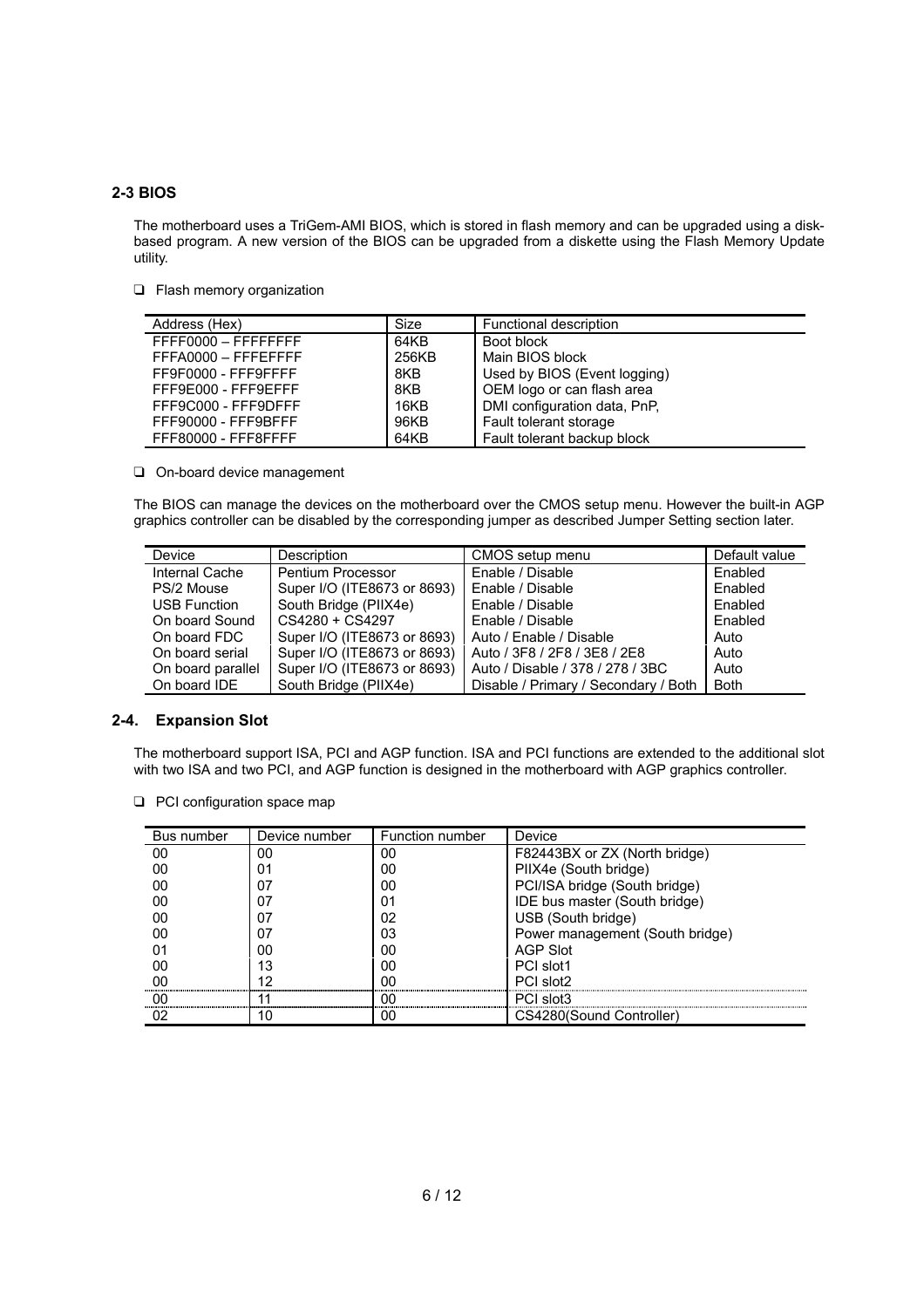$\Box$  PCI interrupt & master number routing map

The F82371e(PIIX4e) PCI/ISA bridge has four programmable interrupt request input signals. Any PCI interrupt source connects to one of these interrupts signals and assigned to the free proper interrupt number by PnP BIOS.

| <b>SB INT</b> | First            | Second           |                  | Sound  | AGP <sup>*</sup> | PIIX4e           |
|---------------|------------------|------------------|------------------|--------|------------------|------------------|
| Signals       | PCI slot         | PCI slot         |                  | Device | slot             | USB device       |
| <b>PIRQA</b>  | <b>INTA</b>      | <b>INTB</b>      |                  |        | <b>INTA</b>      |                  |
| <b>PIRQB</b>  | <b>INTB</b>      | <b>INTC</b>      |                  |        |                  |                  |
| <b>PIRQC</b>  | <b>INTC</b>      | <b>INTD</b>      |                  |        |                  |                  |
| <b>PIRQD</b>  | <b>INTD</b>      | <b>INTA</b>      |                  | INT D  |                  | <b>INTA</b>      |
| Master        | REQ0             | REQ1             |                  |        |                  |                  |
| <b>IDSEL</b>  | AD <sub>30</sub> | AD <sub>29</sub> | AD <sub>27</sub> | AD22   | GAD17            | AD <sub>18</sub> |

### **2-5. Advanced Configuration and Power Interface (ACPI)**

The motherboard and system BIOS support the ACPI that requires an ACPI-aware operating system such as Windows-NT 5.0 or Windows 98. ACPI feature include

- Plug and play and APM functionality normally contained in the BIOS
- Power management control of individual devices : add-in cards, hard disk drives, USB devices, and Video
- A soft-off feature that enables operating system to power off the computer
- Support for multiple wakeup events
- Indication LED for normal mode (Amber), standby mode (Blinking Amber ), and suspend mode (Green) but this function is dependent on the LED logic.
- $\Box$  Wakeup devices and events

| Wakeup device | Wakeup events and functionality                              |
|---------------|--------------------------------------------------------------|
| Power switch  | Wakeup from Power-off status and power-off function          |
| LAN           | Wakeup from power-off status                                 |
| Modem         | Wakeup from power-off status                                 |
| Thermal event | Wakeup from power-off status                                 |
| Sleep button  | Wakeup from power-off status and go to suspend mode (option) |

### **2-6. Manufacturing Options**

The motherboard has several manufacturing option according to OEM/ODM requirement. Make sure that these options can be applied in the assembly stage, and it's impossible to upgrade or change in the customer field.

| Option items  | Selectable functionality | Feature changes             |
|---------------|--------------------------|-----------------------------|
| Joystick port | Front side / Rear side   | Use additional board or not |
| USB port      | Front side / Rear side   | Use additional board or not |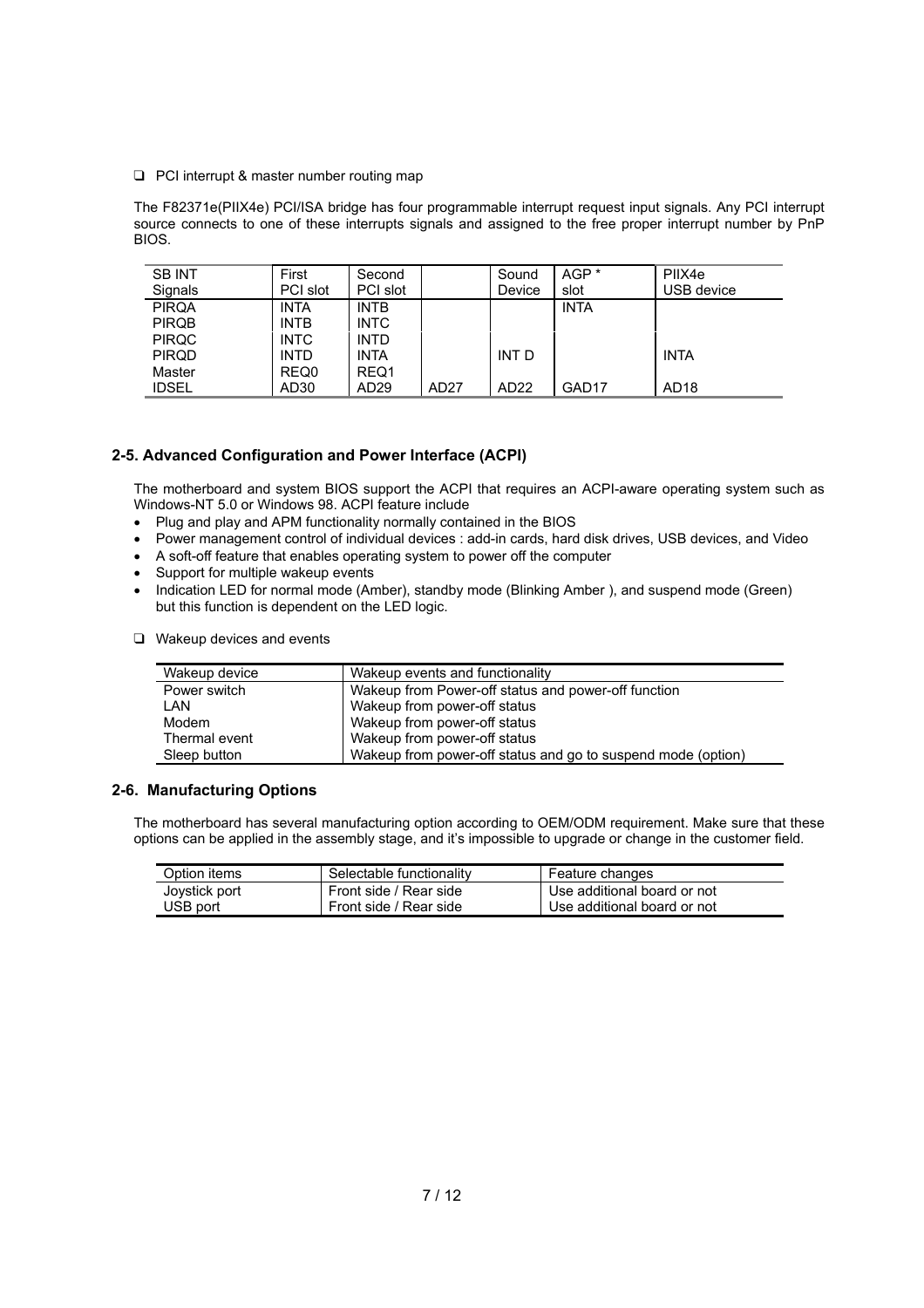# **III. Jumper & Connector Description**

# **1. Motherboard Jumper Setting**

**1-1. DIP Switch Setting Method**

### **Q** CPU Freq Ratio



3.5x | ON | OFF | OFF | ON 4.5x | OFF | ON | OFF | ON 2x OFF OFF OFF OFF



#### $\Box$  Other functionality

| DIP Switch<br><b>Function</b>        |                     | ΟN                            | OFF                          |
|--------------------------------------|---------------------|-------------------------------|------------------------------|
| SW <sub>5</sub><br>CMOS RAM function |                     | Clear CMOS RAM                | Enable write/save            |
| SW <sub>6</sub><br>Password function |                     | Clear password                | Enable password              |
| SW <sub>7</sub>                      | CMOS setup function | Disable to edit CMOS contents | Enable to edit CMOS contents |
| SW <sub>8</sub><br>FDD write protect |                     | Disable to write data         | Enable to write data         |
|                                      |                     | to Floppy disk                | to Floppy disk               |

### **1-2. Jumper Setting Method**

D OEM/ODM selector

These jumpers (J2,3, 7) will be optional parts for the OEM/ODM logo message selector.

*For the proper operation, these jumpers should be set together.*

|     | ບບ    |         | ODM Vendor             |
|-----|-------|---------|------------------------|
| 2-3 | 2-3   | 2-3     | ODM                    |
| 2-3 | $2-3$ |         | <b>Trigem Export</b>   |
| 2-3 | $1-2$ | $2 - 3$ | <b>Trigem Domestic</b> |
| ົ   |       | 1-2     | Reserved               |

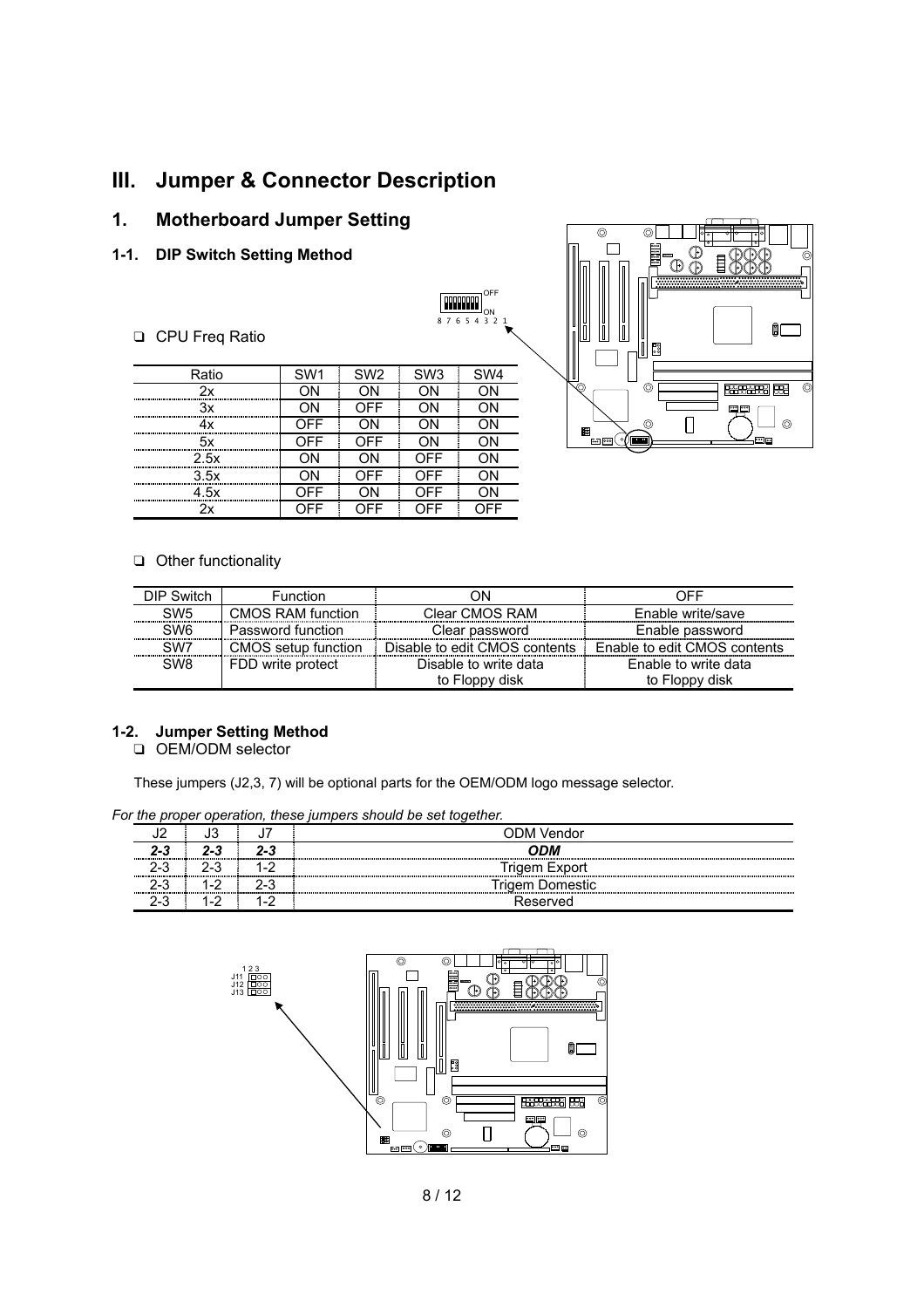# **2. I/O Header Connector Description**

### **2-1. Motherboard Internal Connector**



**Q** CPU FAN connector (CN53)

| າາ     | Din<br>number |                                      |
|--------|---------------|--------------------------------------|
| $\Box$ |               | . .                                  |
|        |               | power<br>- '<br>11 Y                 |
| מאור   |               | 71A1<br>-<br><b>ISDEEC</b><br>ייטנטו |

□ System FAN connector (CN54)

|      | Pin number                                           | Signal description |
|------|------------------------------------------------------|--------------------|
| 1000 | ------------<br>------------------------------------ |                    |
|      | --------<br>--------------------                     | <b>FAN power</b>   |
| CN54 |                                                      | Tachometer (speed) |

T Chassis FAN connector (CN55)

 $\frac{123}{100}$ 

| Pin number | Signal description     |
|------------|------------------------|
|            |                        |
|            | <b>FAN</b> control<br> |
|            | Tachometer (Speed)     |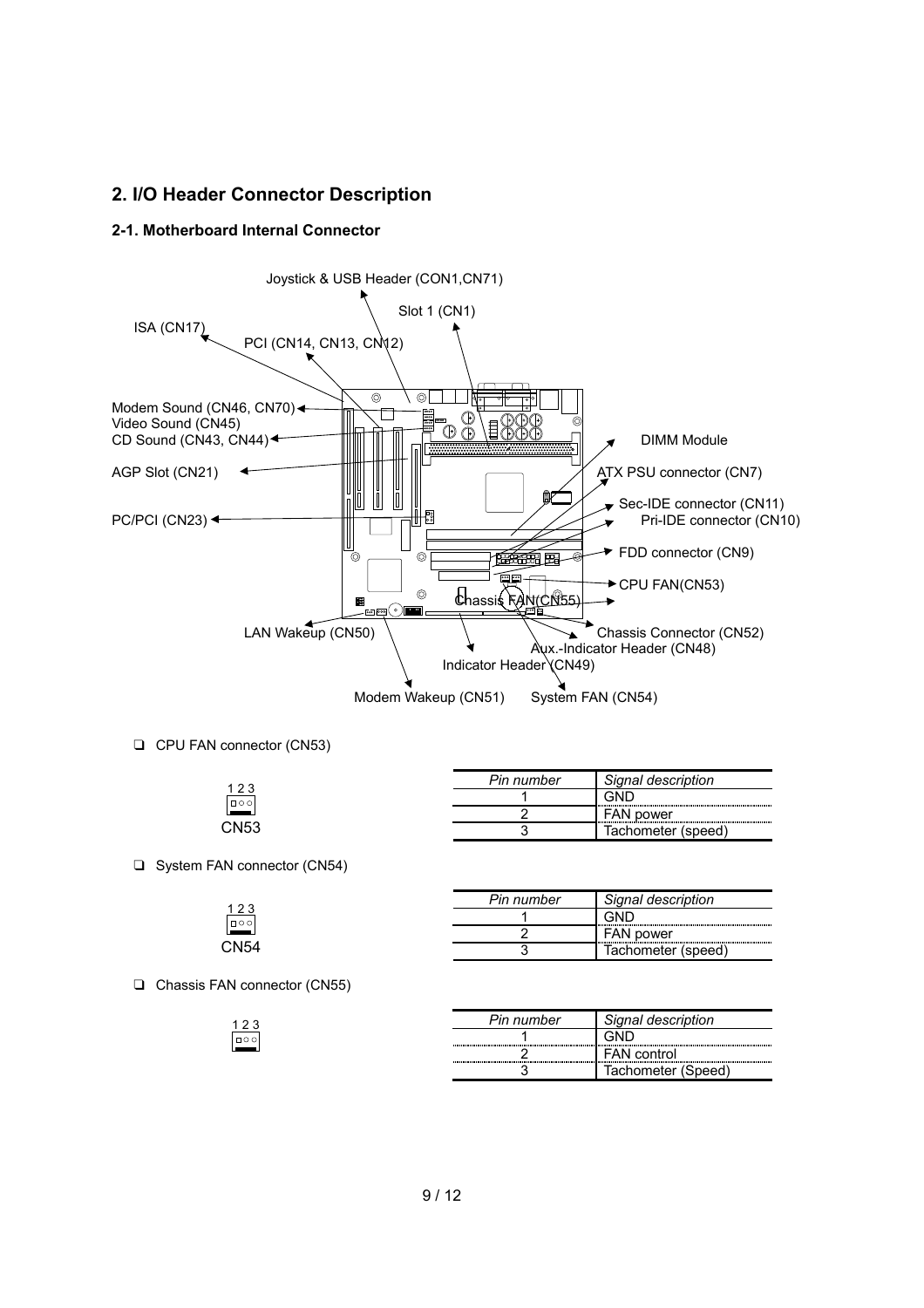#### D PC/PCI connector (CN23)

# 2 4 6 1 3 5

□ Joystick connector (CON1,CN71)

| 3187654321                           |  |  |  |  |  |
|--------------------------------------|--|--|--|--|--|
| ogooooooog<br> oo  oo  o  o  o  o  o |  |  |  |  |  |
| 4 2 16 15 14 13 12 11 10 9           |  |  |  |  |  |

|            | Signal description | Signal description |
|------------|--------------------|--------------------|
| ---------- |                    |                    |
| ---------  |                    |                    |
|            |                    |                    |

|           | Signal description | nal description |
|-----------|--------------------|-----------------|
| --------- |                    |                 |
|           |                    |                 |
|           |                    |                 |
|           |                    |                 |
|           |                    |                 |
|           |                    |                 |
|           |                    |                 |
|           | .                  |                 |
|           |                    | Positive DATA   |
|           |                    |                 |

### T Video Sound (CN45)

| 4<br>23                 |  |
|-------------------------|--|
| $\overline{\mathbb{F}}$ |  |
| 5<br>۷Z                 |  |

□ Modem Sound (CN46, CN70)

| 2345                         |
|------------------------------|
| $\overline{\circ\circ\circ}$ |
| ŀĥ<br>NИ                     |

 $1234$ CN70

| Pin | Signal description | Pin | Signal description |
|-----|--------------------|-----|--------------------|
|     | MIC                |     |                    |
|     |                    |     | <b>MONO IN</b>     |
|     | TI IN NINM.        |     |                    |

*Pin Signal description Pin Signal description*

2 GND 4 Right Sound

Left Sound

**MONO OUT** 

| Signal description | Pin | Signal description |
|--------------------|-----|--------------------|
|                    |     |                    |
|                    |     |                    |

**D** CD Sound (CN43, CN44)

| 1234                  |  |
|-----------------------|--|
| $\boxed{\square 000}$ |  |
| ATAPI CD (CN43)       |  |

| 1234              |
|-------------------|
| (क्००)            |
| Mitsumi CD (CN44) |

| Þin      | Signal description | Pin | Signal description |
|----------|--------------------|-----|--------------------|
| -------- | Left Sound         |     |                    |
|          |                    |     | t Sound            |
|          |                    |     |                    |

| Pin | Signal description | Pin | Signal description |
|-----|--------------------|-----|--------------------|
|     |                    |     |                    |
|     | eft Sound          |     | Riaht Sound        |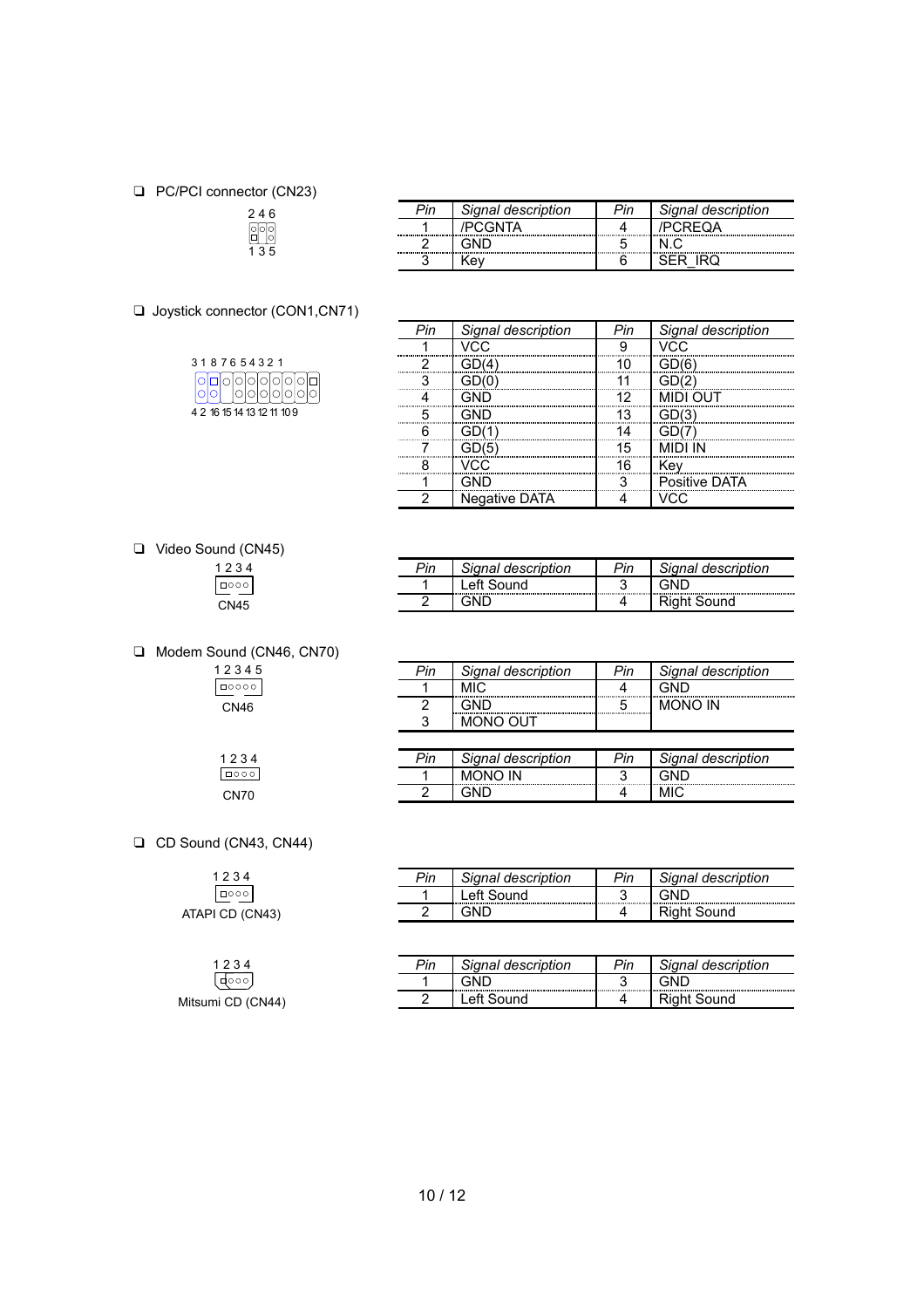### T LAN Wakeup (CN50)

| ⊃in | Signal description | ית<br>חור | Signal description |
|-----|--------------------|-----------|--------------------|
|     | 3R                 |           |                    |
|     |                    |           |                    |

### T Modem Wakeup (CN51)

| nir | Signal description | 'n | <sup>ন</sup> ignal description |
|-----|--------------------|----|--------------------------------|
|     |                    |    |                                |
|     |                    |    |                                |

□ Indicator Header (CN49)

1 2 3 5 6 8 9 11 12 13 14 15 16 17 19 20 21 22

PWR HDD DC SW IrDA Speaker

| Pin                       | Signal description     | Pin             | Signal description |
|---------------------------|------------------------|-----------------|--------------------|
|                           |                        | 10              |                    |
|                           | PM indicator signal    | 13              | IRTX               |
|                           |                        | -----------<br> | VCC.               |
|                           | Kev                    | 15              | <b>IRSEL</b>       |
| ,,,,,,,,,,,,,,,,,,,,,,,,, | VCC.                   | 16              | N.C                |
|                           | HDD access signal      |                 |                    |
|                           | Kev                    | 18              | Kev                |
|                           | Power-ON switch signal | 19              | חחו                |
|                           |                        | 20              |                    |
|                           | Ke۱                    | Ω1              | N C                |
|                           | IRR)                   |                 | Speaker signal     |